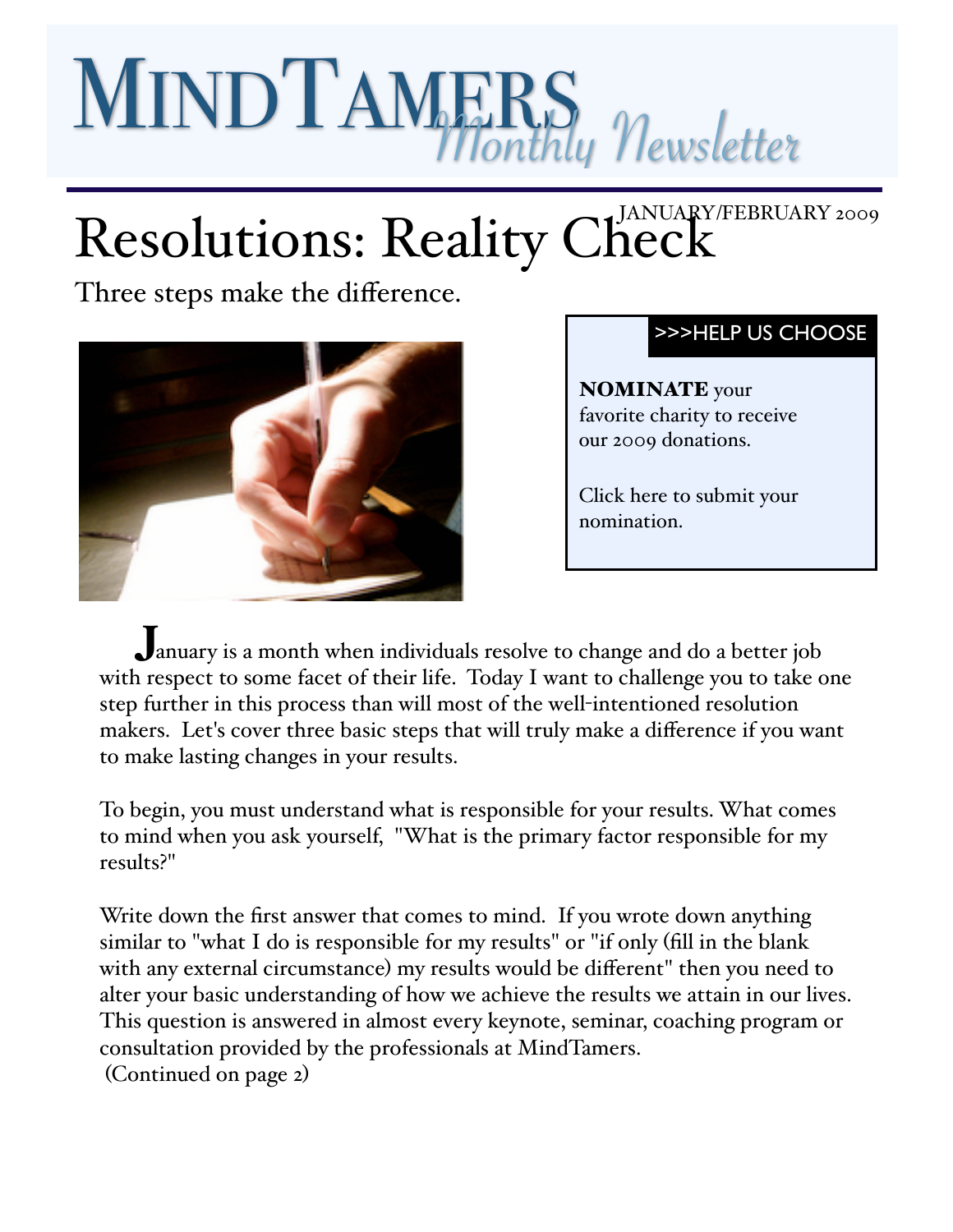# [FREE CD](http://www.mindtamers.com/freecd.html)

**MTP: Think and Grow Rich Wed. 7 o'clock- Start date 12/05/07 The Field Wed. 7 o'clock- Start date 03/05/08 MTP: Think and Grow Rich Tues. 7 o'clock- Start date 04/01/08 MTP: Think and Grow Rich HEAL- Start date 07/07/08 MTP: Think and Grow Rich Mon. 12 noon- Start date 07/14/08 MTP: You Were Born Rich TF 7 o'clock- Start date 08/01/08 MindTamers Win Heal- Start date 09/10/08 MTP: Think and Grow Rich Mon. 7 o'clock- Start date 09/15/08** Did you participate in one of the programs listed left?

-and/or-

Know three people who would be interested in MindTamers?

[CLICK HERE to learn more](http://www.mindtamers.com/freecd.html)

Secondly, you must spend enough time getting a clear picture of the results you desire firmly implanted in your subconscious mind. Most individuals underestimate the amount of finesse, self-discipline and repetition this step requires. If you write goals and then never seem to follow through or if you are so busy with daily life that you cannot even envision the specifics of what you truly desire, then take a good hard look at the image you are holding. Are you sabotaging your own endeavors? .

Lastly, you must commit to giving your best in any endeavor you pursue. How does one continually maintain the energy to give the best? One makes a habit of only engaging in activities that are aligned with one's life purpose and by establishing habits that renew one's connection with the energy available throughout the universe. When you immerse yourself in this flow stream, you cannot help but prosper and be continually renewed. Our new membership options provide one avenue to get you started in this direction.

Give these three points a little thought as you begin the ritual of carrying out your New year's resolutions. Use the unlimited power of your intellectual faculties to sharpen your image of your future. Create the 2009 you are dreaming about.

Cheers, Dr. Lori L. Barr Founder, MindTamers



**[Join Twitter to view our Word of the Day.](http://www.twitter.com)** 

[Sign up for a Twitter account, then](http://www.twitter.com)  [follow MindTamers.](http://www.twitter.com)